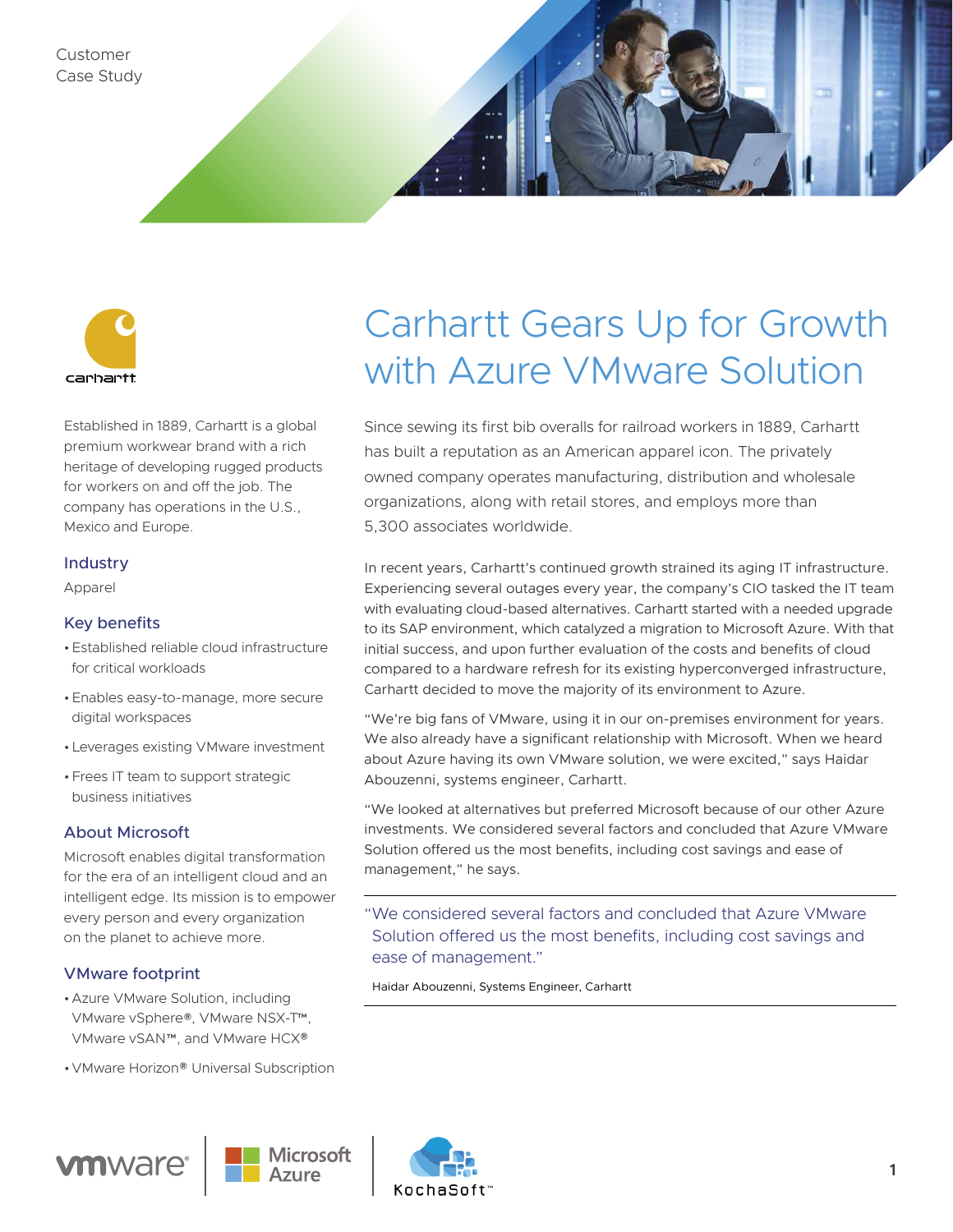

## Partnering for accelerated cloud migration

KochaSoft, a certified Microsoft Gold partner with a specialty certification for SAP on Azure, first worked with Carhartt on its migration to SAP S/4HANA Cloud on Azure. Then, it turned to helping Carhartt deploy Azure VMware Solution. With Azure VMware Solution, Carhartt leverages its existing VMware investments, skills and tools while gaining speed and scale with modern, managed Azure infrastructure. The solution includes VMware vSphere, VMware vSAN, VMware NSX-T, as well as VMware HCX to streamline application migration, workload rebalancing, and business continuity across Carhartt's primary Michigan-based data centers and cloud environments.

KochaSoft helped move approximately 400 Carhartt virtual machines to Azure VMware Solution. This included workloads for database, security, electronic data interchange, and facilities systems along with applications for color and processing used by its technical apparel design teams.

"We functioned pretty much as a seamless team between KochaSoft and Carhartt. That was a driving force for the success of the project," says Randy Kirkpatrick, vice president for cloud delivery, KochaSoft.

"I think our biggest challenge was making sure we had connectivity that would handle the bandwidth requirements, and our network team came through on that," says Abouzenni. "KochaSoft had a breadth of knowledge that was very helpful for completing our migration on an accelerated schedule."

Now, KochaSoft manages and monitors Carhartt's Azure VMware Solution environment in addition to its overall Azure cloud infrastructure. The Azure VMware Solution workloads primarily reside in the Azure East Data Center Region in Virginia, with disaster recovery set up in the Azure West Data Center Region in California.

## Highly secure and flexible digital workspaces

Next, Carhartt is turning its attention to virtual desktop infrastructure. Carhartt has been running VMware Horizon on-premises for nearly seven years. The approximately 350 virtual desktops are used mainly by outside contractors. The IT team manages six or seven different virtual desktop image pools, including some specific to needs for members of the developer, SAP and website support, and monitoring teams. With the move to Azure, Carhartt also switched its Horizon perpetual licenses to Horizon Universal Subscription, enabling the company to continue to leverage its on-premises Horizon environment while expanding to Horizon Cloud Service™ on Microsoft Azure.

"When Horizon Cloud Service on Microsoft Azure became available, it seemed like a natural progression for us. We wanted to keep the user experience and the management close to what we've enjoyed, making it an ideal solution," Abouzenni says.

The solution makes good sense for Carhartt from a security perspective. "We have a major directive from our security team to make sure that we mitigate risks of malicious activity. One way to do that is by using virtual desktops because we can control the types of access those virtual desktop users receive," says Abouzenni.

Another reason Abouzenni is excited to move to Horizon Cloud Service on Microsoft Azure is that it will eliminate the current need to use VPN with its virtual desktops, as directed by Carhartt's security team. "With Horizon Cloud Service on Microsoft Azure, we can free up some VPN licenses and still meet our corporate security policies. Also, eliminating the VPN step streamlines and improves the user experience. Finally, it expands the range of use cases for us across the business, which will further simplify our overall IT management," he says.

# **vm**ware<sup>®</sup>